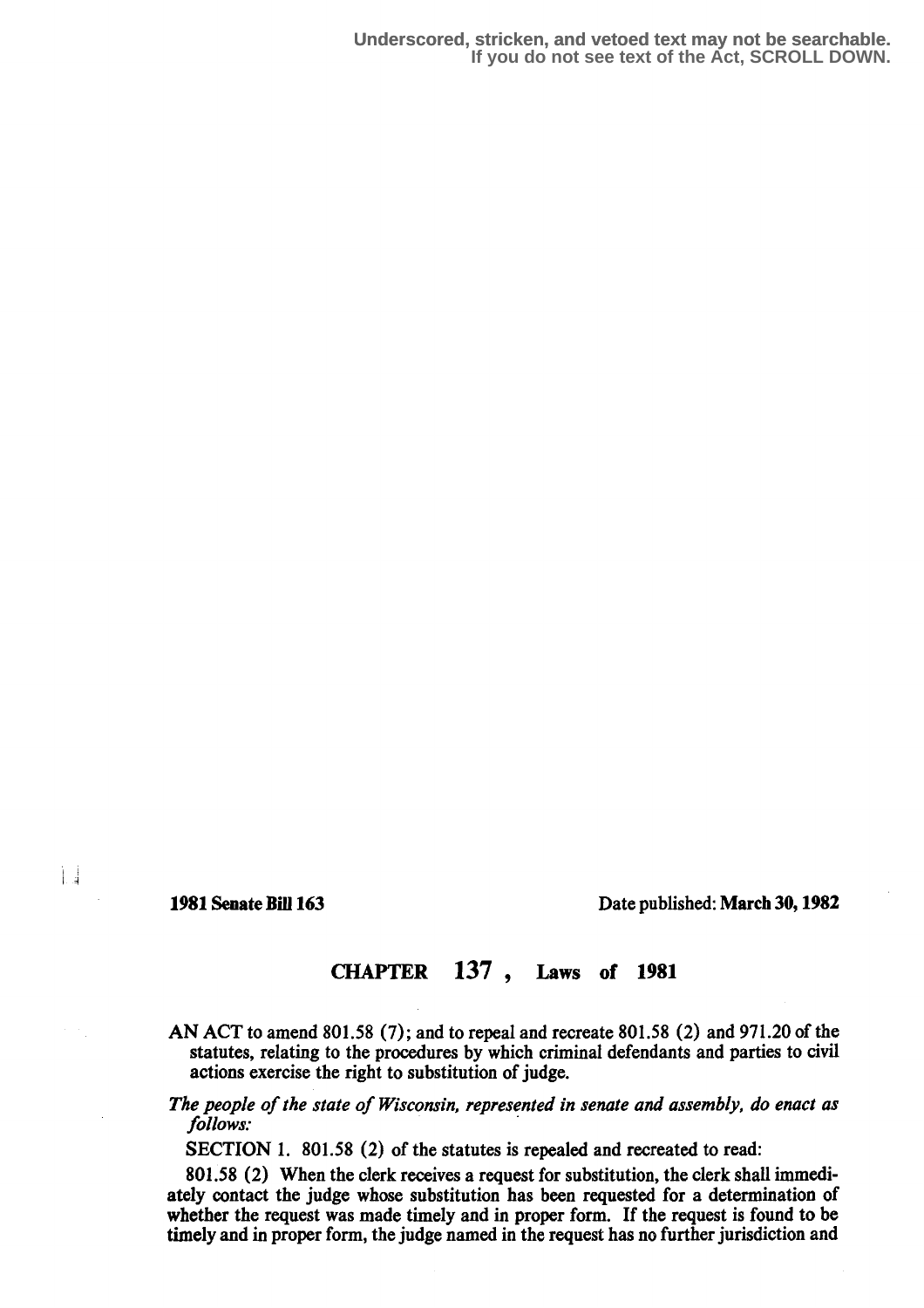## 933 CHAPTER 137

the clerk shall request the assignment of another judge under s. 751.03. If no determination is made within 7 days, the clerk shall refer the matter to the chief judge of the judicial administrative district for determination of whether the request was made timely and in proper form and reassignment as necessary. The newly assigned judge shall proceed under s. 802.10 (1).

NOTE: Subsection (2) has been revised to allow the clerk to refer the substitution request to the chief judge of the judicial administrative district when the judge whose substitution has been requested fails to determine within 7 days whether the request is timely made and in proper form.

SECTION 2. 801.58 (7) of the statutes is amended to read:

801.8 (7) If upon an appeal from a judgment or order or upon a writ of error the appellate court orders a new trial or reverses or modifies the judgment or order as to any or all of the parties in a manner such that further proceedings in the trial court are necessary, any party may file a request under sub.  $(1)$  within 20 days after the entry of the judgment or decision of the appellate filing of the remittitur in the trial court whether or not another request was filed prior to the time the appeal or writ of error was taken.

NOTE: Subsection (7) has been amended to clarify that the 20-day time period for filing a substitution request after an appellate remand commences upon the filing of the remittitur in the trial court. Rohl v. State, 97 Wis. 2d 514  $(1980)$ .

SECTION 3. 971.20 of the statutes is repealed and recreated to read:

**971.20 Substitution of judge.**  $(1)$  DEFINITION. In this section, "action" means all proceedings before a court from the filing of a complaint to final disposition at the trial level.

(2) ONE SUBSTITUTION . In any criminal action, the defendant has a right to only one substitution of a judge, except under sub. (7) . The right of substitution shall be exercised as provided in this section.

(3) SUBSTITUTION OF JUDGE ASSIGNED TO PRELIMINARY EXAMINATION. A written request for the substitution of a different judge for the judge assigned to preside at the preliminary examination may be filed with the clerk, or with the court at the initial appearance. If filed with the clerk, the request must be filed at least 5 days before the preliminary examination unless the court otherwise permits . Substitution of a judge assigned to a preliminary examination under this subsection exhausts the right to substitution for the duration of the action, except under sub. (7) .

SUBSTITUTION OF TRIAL JUDGE ORIGINALLY ASSIGNED. A written request for the substitution of a different judge for the judge originally assigned to the trial of the action may be filed with the clerk before making any motions to the trial court and before arraignment.

SUBSTITUTION OF TRIAL JUDGE SUBSEQUENTLY ASSIGNED. If a new judge is assigned to the trial of an action and the defendant has not exercised the right to substitute an assigned judge, a written request for the substitution of the new judge may be filed with the clerk within 15 days of the clerk's giving actual notice or sending notice of the assignment to the defendant or the defendant's attorney. If the notification occurs within 20 days of the date set for trial, the request shall be filed within 48 hours of the clerk's giving actual notice or sending notice of the assignment. If the notification occurs within 48 hours of the trial or if there has been no notification, the defendant may make an oral or written request for substitution prior to the commencement of the proceedings.

SUBSTITUTION OF JUDGE IN MULTIPLE DEFENDANT ACTIONS. In actions involving more than one defendant, the request for substitution shall be made jointly by all defendants. If severance has been granted and the right to substitute has not been exercised prior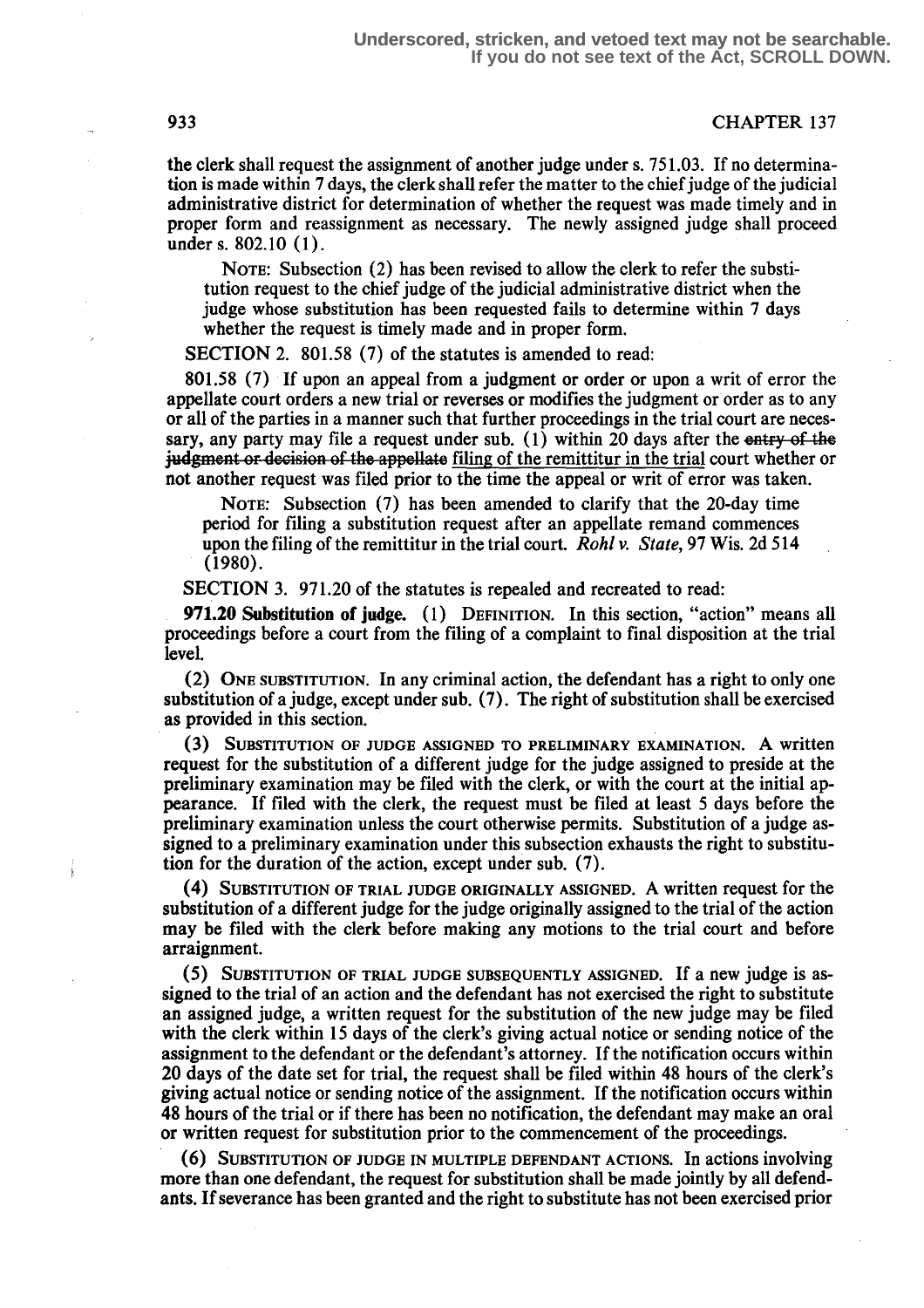## CHAPTER 137 934

to the granting of severance, the defendant or defendants in each action may request a substitution under this section.

SUBSTITUTION OF JUDGE FOLLOWING APPEAL. If an appellate court orders a new trial or sentencing proceeding, a request under this section may be filed within 20 days after the filing of the remittitur by the appellate court, whether or not a request for substitution was made prior to the time the appeal was taken.

(8) PROCEDURES FOR CLERK. Upon receiving a request for substitution, the clerk shall immediately contact the judge whose substitution has been requested for a determination of whether the request was made timely and in proper form. If no determination is made within 7 days, the clerk shall refer the matter to the chief judge for the determination and reassignment of the action as necessary. If the request is determined to be proper, the clerk shall request the assignment of another judge under s. 751 .03.

(9) JUDGE'S AUTHORITY TO ACT. Upon the filing of a request for substitution in proper form and within the proper time, the judge whose substitution has been requested has no authority to act further in the action except to conduct the initial appearance, accept pleas and set bail.

(10) FORM OF REQUEST. A request for substitution of a judge may be made in the following form:

STATE OF WISCONSIN CIRCUIT COURT .... COUNTY State of Wisconsin vs. .... (Defendant)

Pursuant to s. 971.20 the defendant (or defendants) request  $(s)$  a substitution for the Hon. .... as judge in the above entitled action.

Dated ...., 19...

.... (Signature of defendant or defendant's attorney)

11 ) RETURN OF ACTION TO SUBSTITUTED JUDGE. Upon the filing of an agreement signed by the defendant or defendant's attorney and by the prosecuting attorney, the substituted judge and the substituting judge, the criminal action and all pertinent records shall be transferred back to the substituted judge.

NOTE: Section 971.20 has been revised to clarify its objective of allowing defendants in criminal trials one substitution of the assigned judge upon making a timely request. The statute is not to be used for delay nor for "judge shopping," but is to ensure a fair and impartial trial for the defendants. The statute does not govern removal for cause of the assigned judge through an affidavit of prejudice.

Subsection (2) clarifies that the defendant has a right to only one substitution of judge in a criminal action, unless an appellate court orders a new trial . Prior sub.  $(2)$  so provided, but the effect of this provision was unclear in light of the introductory phrase of prior sub. (3) .

Subsection (3) allows the defendant's right of substitution to be used against the judge assigned to the preliminary examination and specifies the timing of these requests.

Subsection (4) allows the defendant's right of substitution to be used against the judge originally assigned to preside at trial, specifying the timing of these requests.

Subsection (5) allows the defendant's right of substitution to be used against a judge assigned to preside at trial in place of the judge originally assigned, specifying the timing of these requests.